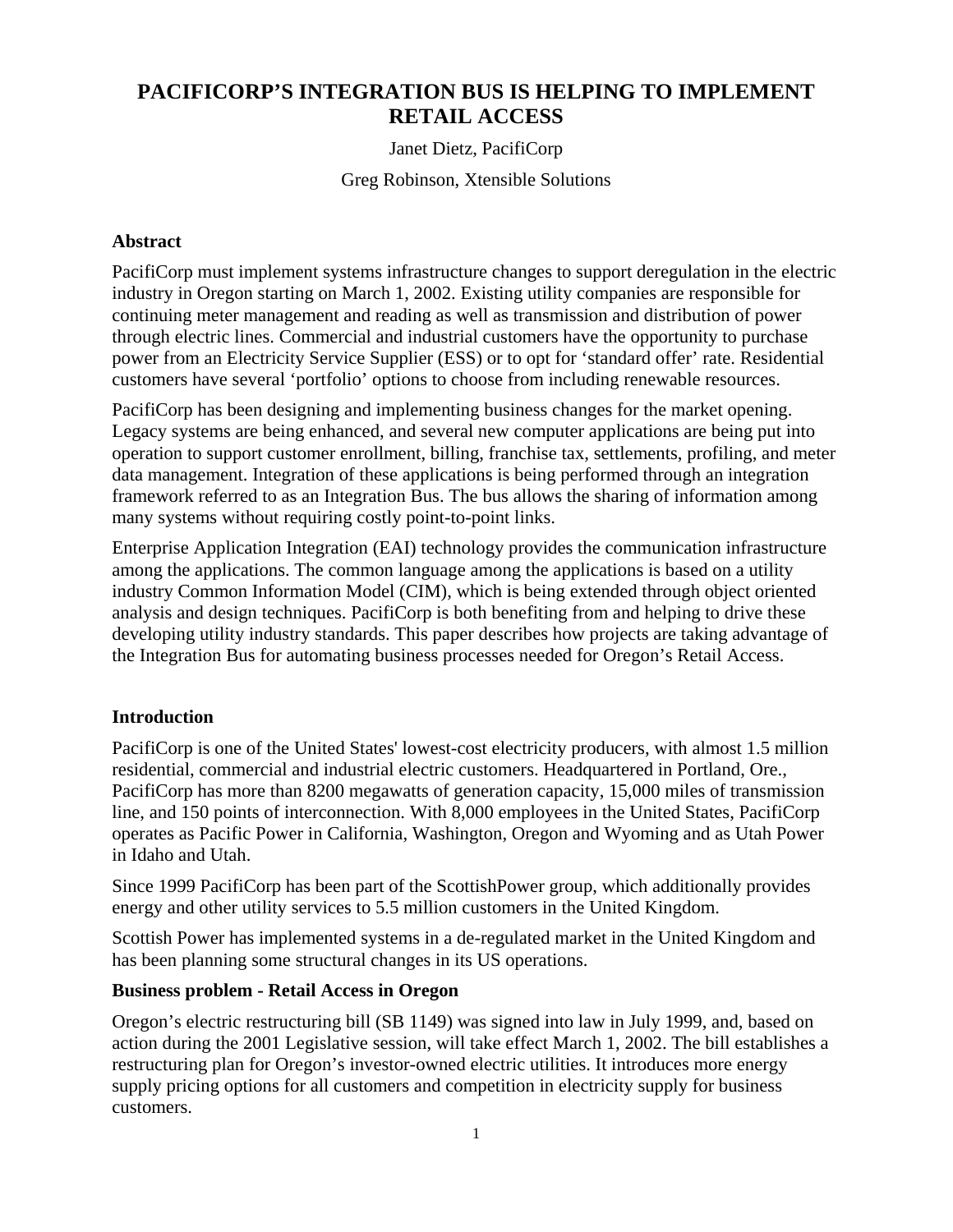Pacific Power has been working with state regulators, elected officials and other interested parties to prepare for these changes and to answer questions for its half a million Oregon retail customers.

# **What does the restructuring law do?**

- Provides residential and small business customers the opportunity to choose between basic service rate and five other electricity supply options from their current utility
- Allows all business customers to choose between their current utility and an alternative Electricity Service Supplier (ESS)
- Establishes state-managed programs for energy conservation, renewable resource and low-income energy, to be funded through a 3 percent charge on customers' bills
- Requires investor-owned utilities to continue to collect funds for low-income bill assistance
- Changes the look of customer bills to show itemized charges for electricity, supply, transmission, delivery, taxes and other charges

# **Will electricity be "deregulated"?**

Pacific Power's rates will continue to be approved and regulated by the Oregon Public Utility Commission (OPUC). Pacific Power will continue to deliver power and will maintain the safety and reliability of its system of poles and wires that deliver power regardless of who supplies it.

## **What are the options?**

Under Oregon's restructuring law, residential customers can purchase power from a portfolio of regulated options. An advisory committee working with the OPUC set up the following choices, which will be available beginning March 2002:

- **Basic service**: This option is similar to current residential rates. Customers will continue on this rate unless they select another option.
- **Time of use**: This energy charge per kilowatt-hour (kWh) is based on the time of day and season energy is used. Enrollment is for a 10-month term, a special meter is required and a monthly meter fee applies. Enrollment is limited and there is a price guarantee.
- **Fixed renewable**, Pacific Power's Blue Sky program: Electricity used is billed at the basic service rate, plus an additional fixed monthly charge to purchase 100 kWh "blocks" of 100 percent new wind power through Pacific Power's Blue Sky program.
- **Renewable usage**: Electricity is billed at a rate higher than basic service to support clean, renewable energy sources.
- **Habitat:** Electricity used is billed at the basic service rate, plus a fixed monthly charge to restore fish habitats and support renewable power sources that don't harm native fish species.
- **Seasonal flux**: The customer's electricity charge per kWh varies each month to follow projected market costs, based on variables such as temperature, availability and demand. There is a 10-month term and the enrollment period is limited.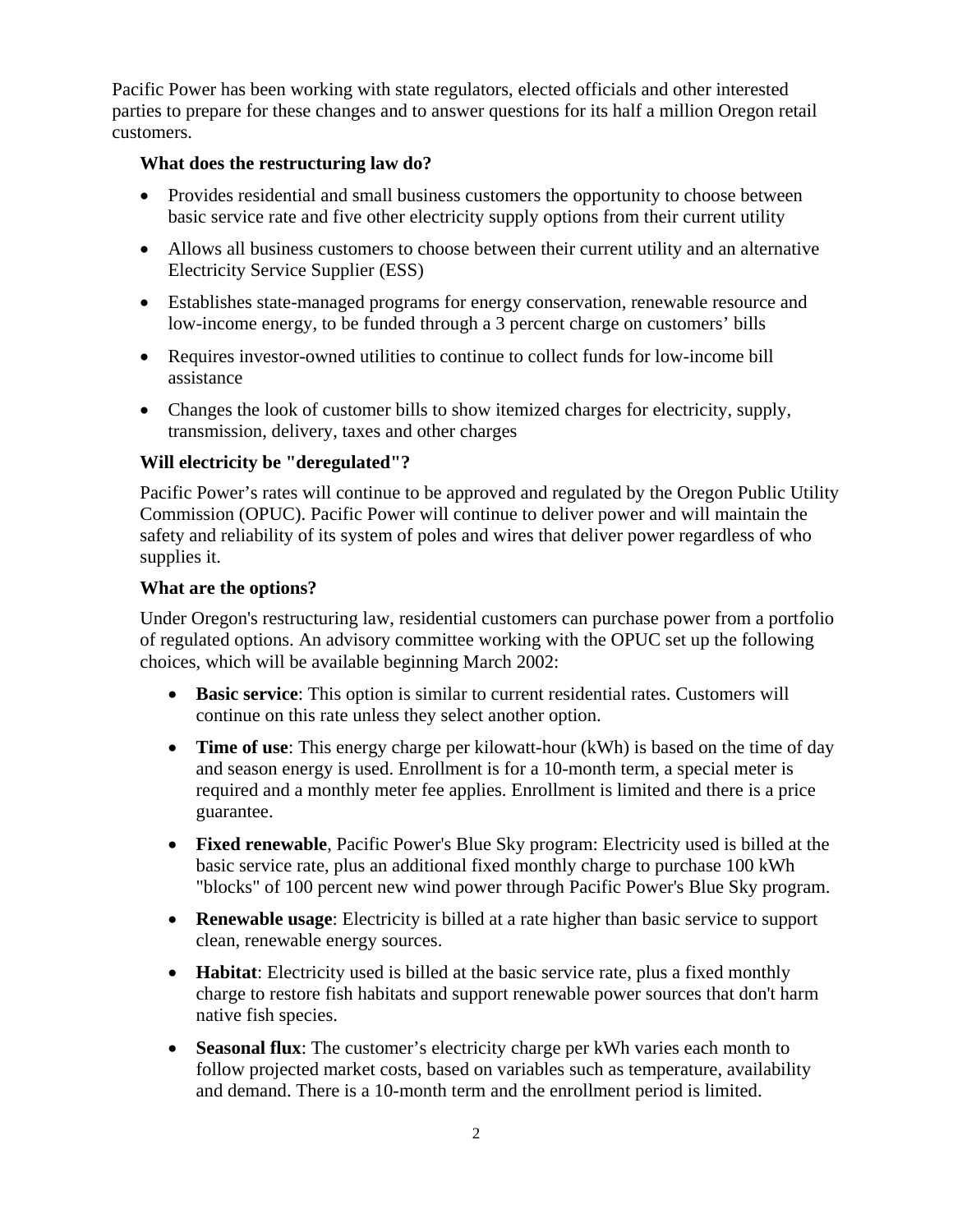## **Solutions considered for automating business processes**

PacifiCorp Power Delivery recently developed a 5-year strategy for building a system framework that will support the foreseeable business requirements. This framework needs to support the changing business requirements caused by Power Delivery's merger commitments, transition initiatives, RTOs, and Retail Access. This study maps out Power Delivery's 5-year investment priorities for information systems and a plan for moving the existing system framework from where it is today to where it needs to be five years from now.

A key component of this framework calls for the implementation of an Integration Bus. Using an analogy of a party-line telephone network, the middleware provides the network. However, each interface between various applications is expressed in different languages. Even though all of the applications are listening on the same party line, a separate translation must occur between the 'speaking' application and each of the separate listening applications. For example, if three applications want to hear about a particular topic, the same information must be stated three different times in the native language of each application. While the party line is helpful, it is obvious that, if each application would be willing to learn one international common language, there is much potential to save effort in communicating. An Integration Bus promotes use of a common language among the party line participants so that each statement must only be expressed one time. As implementing an Integration Bus is an evolutionary process, participating applications use 'universal translators' (adapters that wrap application specifics) until the application is able to speak the common language. Opportunities for this occur whenever PacifiCorp is implementing a new product release or procuring new products.

An "Integration Bus" is a solution that is built on middleware technologies; it establishes an infrastructure for systematic, cost-effective integration of autonomous applications while enabling the flow of information to support business processes. The Integration Bus includes the implementation of the following:

- a message broker or Enterprise Application Integration (EAI) product
- a common language for application information exchange and persistent storage that is based on an industry-standard overarching enterprise information model (requiring a standards coordination strategy)
- guidelines and tools so that autonomous projects achieve cost effective and consistent use of this corporate resource (i.e., the Integration Bus)

The concept of an Integration Bus is depicted in figure 1.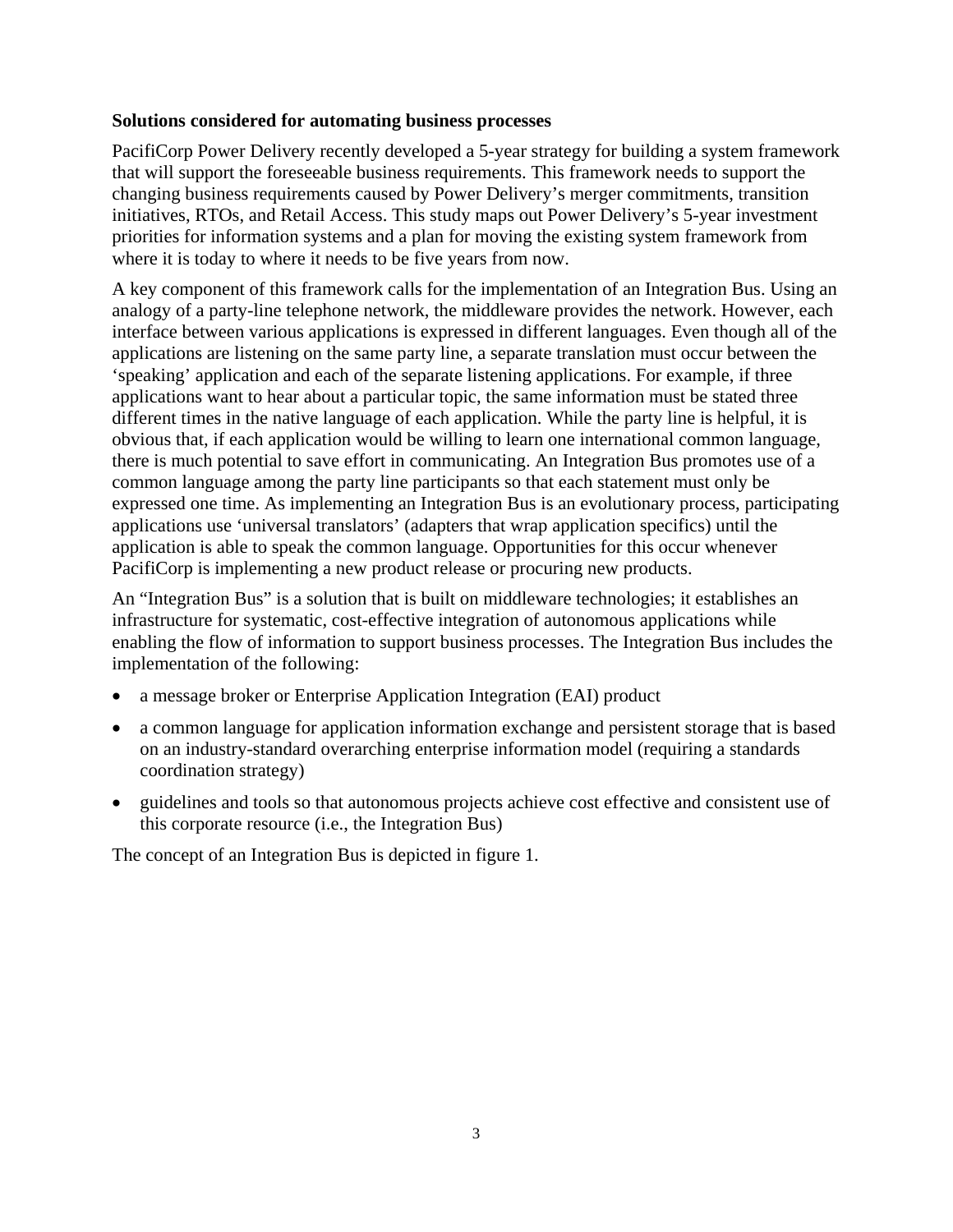

**Figure 1: The integration bus concept** 

The Integration Bus provides an adaptable inter-application integration infrastructure that transcends the lifecycle of individual application systems and middleware technologies. Applications exchange information using a common language based on a developing power utility industry standard Common Information Model (CIM). [1] Objectives of the integration bus include the following:

- Re-usable software infrastructure for integration, which reduces the cost of future integration efforts.
- Organization and accessibility of information which is being exchanged.
- Faster integration of desired and/or necessary application systems and information, thereby improving PacifiCorp's ability to react quickly to business changes.
- Implement fewer, simpler, more consistent interfaces between applications, thereby minimizing application maintenance costs.

## **Being "Model Driven"**

A critical element for successfully implementing robust integration solutions is the common language. If this common language is not based on an overarching enterprise information model, then reuse of project integration efforts will be minimal.

In addition to providing a "jump start" for message exchange definitions, integration efforts that are based on an industry standard common information model have these major benefits:

• Individual projects are able to focus on only the objects and their relationships that are within scope and schedule of their project. When integration efforts of multiple disparate projects result in overlapping information (a common occurrence), these objects and relationships all fit together in a common framework. Therefore it is possible to navigate information relationships that are not within scope of a single project. For example, logical, electrical,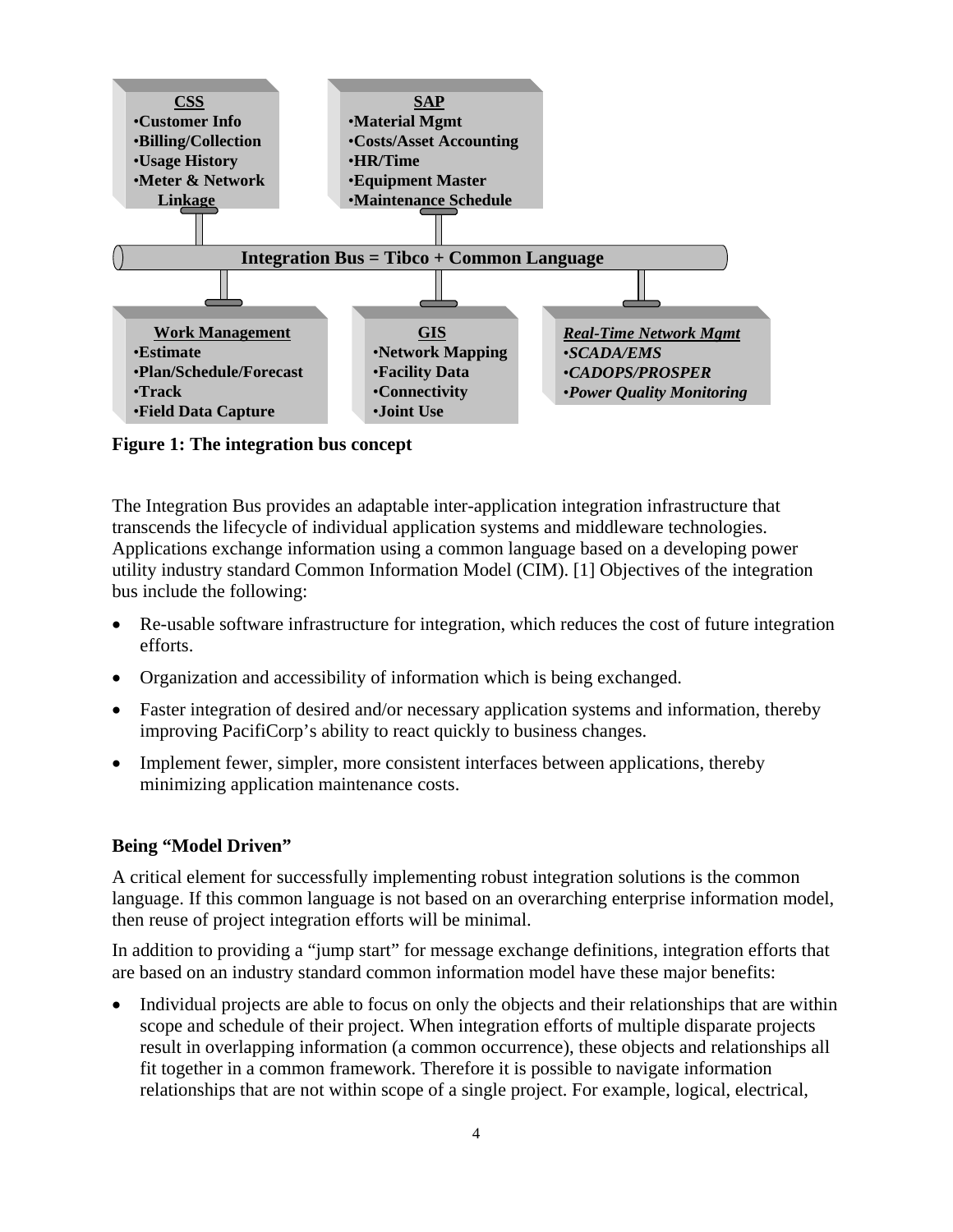physical, location, organizational, financial, and activity relationships will be consistently used and understood among the different types of applications.

- The common model provides a neutral vehicle for achieving agreements among different organizations. Rather than win/lose efforts for competing models from different projects and applications, everyone agrees that for information exchange purposes, the common model will be used. Each project's integration energy becomes focused on filling the gap between the corporate model and their project needs.
- The content of and relationships among various types of data can be discovered and obtained that span multiple application and database domains. This is accomplished, from an application and user interface perspective, by basing the schema for persistent stores (e.g., data marts) on applicable portions of the common model. In some cases, this can be implemented by "wrapping" stores so that they support an interface based on the common model. In other cases, it will be appropriate to base the internal design on the common model. This could result in simplified integration efforts for new stores as minimal data transformation is required for databases storing information obtained via the Integration Bus, or by an application that stores and retrieves data using the same semantics. As this capability is implemented in small steps over time, the integration infrastructure provides the ability:
	- For people and applications to browse and discover information that originated from multiple disparate sources (data models of multiple applications, each designed with little or no awareness of the other data models, can )
	- To navigate object relationships among events stored in Event History repositories. This is very useful for regulatory reporting and analyzing events resulting leading to key performance indicators
	- For applications to obtain needed information from persistent queries (vs. messages).
	- For applications to initialize from persistent stores rather than having to publish requests for each type of event data.
	- To perform ad-hoc decision support without major development costs.

#### **CIM solution chosen**

IEC Technical Committee 57 (IEC TC57), in collaboration with the Electric Power Research Institute (EPRI) Control Center Application Program Interface (CCAPI) Project and the Open Applications Group (OAG), is developing a Common Information Model (CIM) that represents all the major objects in an electric utility enterprise. The model includes public classes and attributes for these classes, as well as the relationships between them. A key purpose of the CIM is to provide a common language for describing exactly what data is being exchanged among Abstract Components of Business Functions. As opposed to using custom defined tags for information fields in message payloads, fields identification is based on class/attribute and association relationships defined in the CIM. Using an industry supported model thereby provides rich capabilities for various types of analysis as well as a degree of off-the-shelf support from product vendors.

PacifiCorp selected the CIM as a basis for its overarching enterprise wide information model, referred to as the PCIM (PacifiCorp Common Information Model) to distinguish it from the generic utility model. The IEC has defined recommended processes for extending the CIM and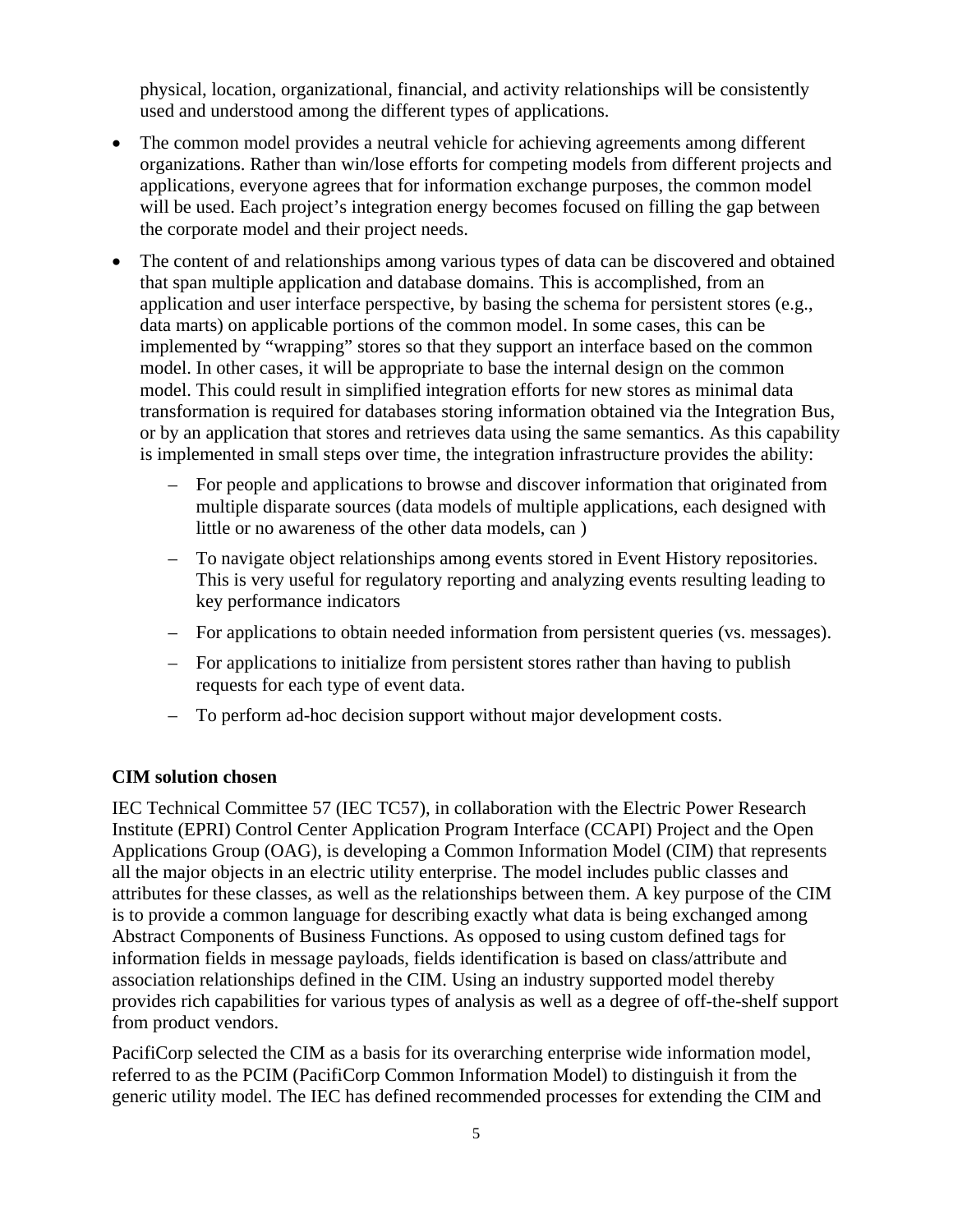associated pre-defined message types. This frees PacifiCorp to focus its resources on the unique aspects of its business process automation. While PacifiCorp is aware of other XML message format initiatives, the IEC approach was selected as it is the only one able to offer the benefits described in the preceding section because:

It is a model-driven process. Without an overarching model, achieving consistent use of information elements and their relationships in messages exchanges among the myriad of disparate application becomes complex and problematic.

It offers an overarching, enterprise wide, framework. Otherwise, significant effort will be required for each interface where an application is covered by one initiative with another application that is not.

# **Technology platforms chosen**

Although the methodology described in this paper can be used with a variety of technologies, PacifiCorp chose the following set of tools to realize the analysis, design, and implementation of CIM-based interfaces.

- Business process modeling with CASEwise
- Detailed process and data modeling with Rational's Rose Tool
- Enterprise Architecture Integration with TIBCO tools:
	- Tib InConcert automates the workflow of customer-oriented processes that rely on human intervention.
	- Tib Integration Manager defines and manages automated business processes that span multiple applications and transactions.
	- Tib Message Broker performs automated message transformation and business object mapping.
	- Tib Adapter integrates off-the-shelf applications and databases into your e-business infrastructure.
	- Tib Adapter SDK integrates custom applications and databases into your e-business infrastructure with the development of custom adapters.
	- Tib Rendezvous messaging system, is the foundation of ActiveEnterprise
	- Tib Hawk system monitoring and management capabilities.
- XML Authority for message content management, based on the CIM

This project used the software above to initially integrate these two systems:

- Mainframe in-house developed Customer Information System called CSS IBM 390, MVS, DB2, CICS, Cobol code generated by Cool-Gen. First installed 1996.
- Purchased interval meter reading and storage applications from Itron: MV-90, MV-COMM, MV-STAR. These are Oracle-based systems housed on Sun Solaris Servers.

## **Establishing the common language for this project**

After helping establish the general integration framework, the authors of this paper supported the Retail Access Project Team with information exchange modeling. The basic process performed is depicted in the following diagram (figure 2).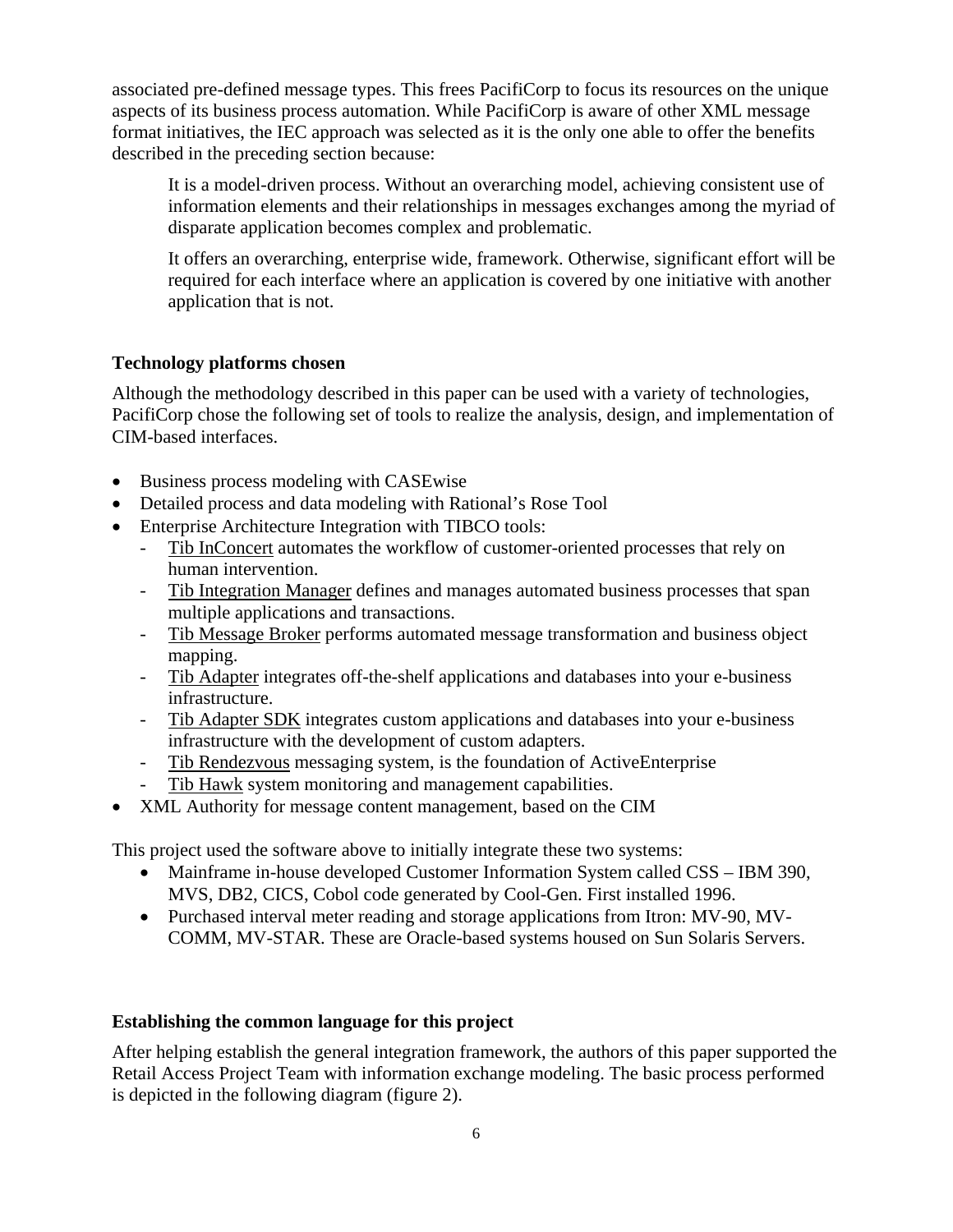

**Figure 2: The information exchange modeling process**

An overview of the message exchange requirements for this project are numbered one (1) through eleven (11) in the following diagram (figure 3), which is a type of integration scenario regarding meter data management. This served as a basis the first two steps of the information exchange modeling process described above.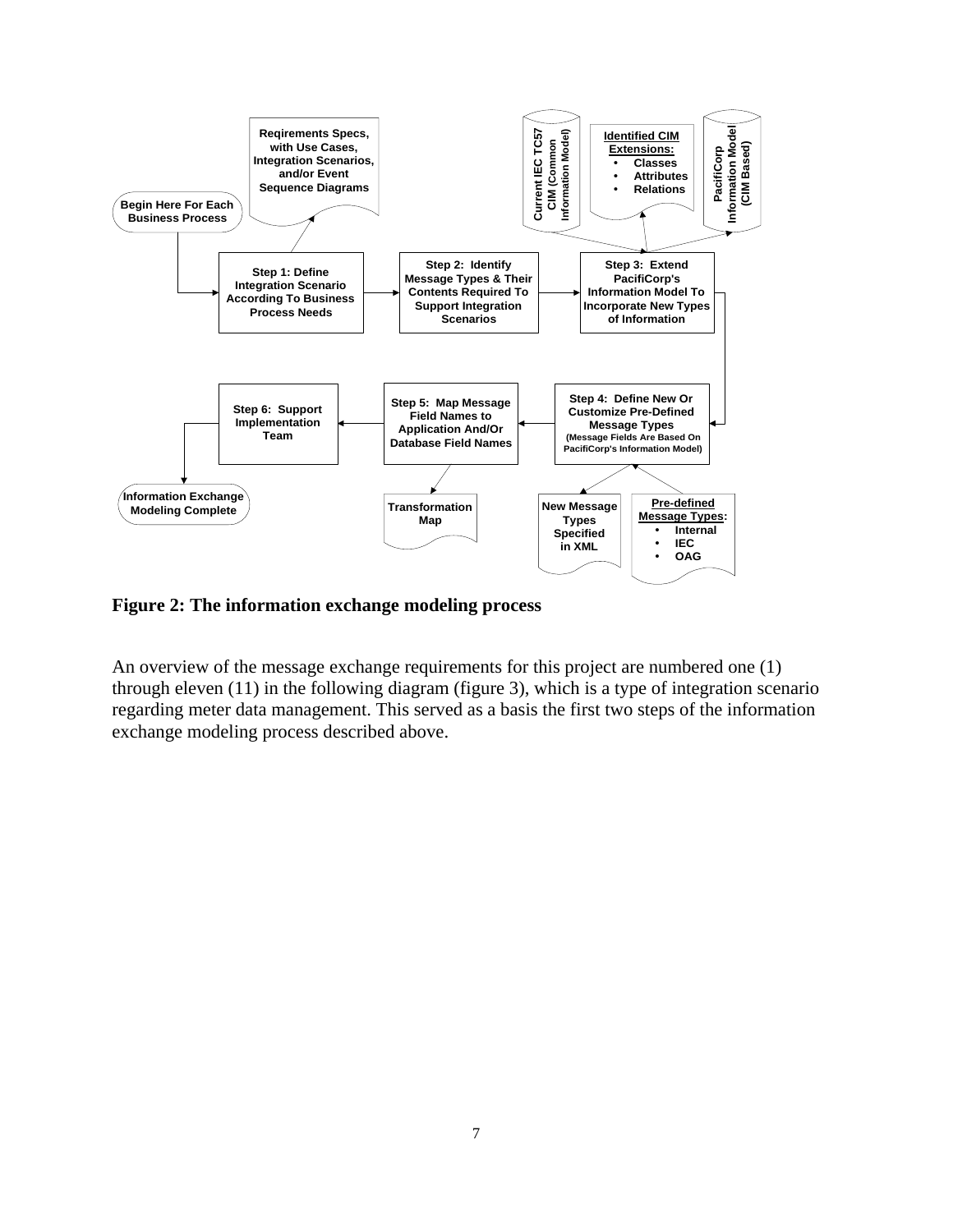

# **Figure 3: An example integration scenario for the retail access project**

Once the messages and their contents have been identified, PacifiCorp's Common Information Model (PCIM) is extended (step 3 of the process). Recall that one of the main purposes of the PCIM is to provide a common language for describing exactly what is being exchanged among publishers and subscribers of various categories of information. Real world objects along with their attributes and relationships must first be defined in the PCIM before they are used in message type definitions. By doing so, it is possible to ensure that regardless of how many times a given attribute is used in various types of messages, the attribute is always used consistently. As semantics are clearly defined and understood, the published information is directly consumable by other subscribers.

As is true for the CIM, the PCIM is specified with Unified Modeling Language (UML) notation. The TC57 CIM along with the OAG Model provides a fairly complete basis for enterprise wide inter-application integration. A portion of this is depicted in figure 4.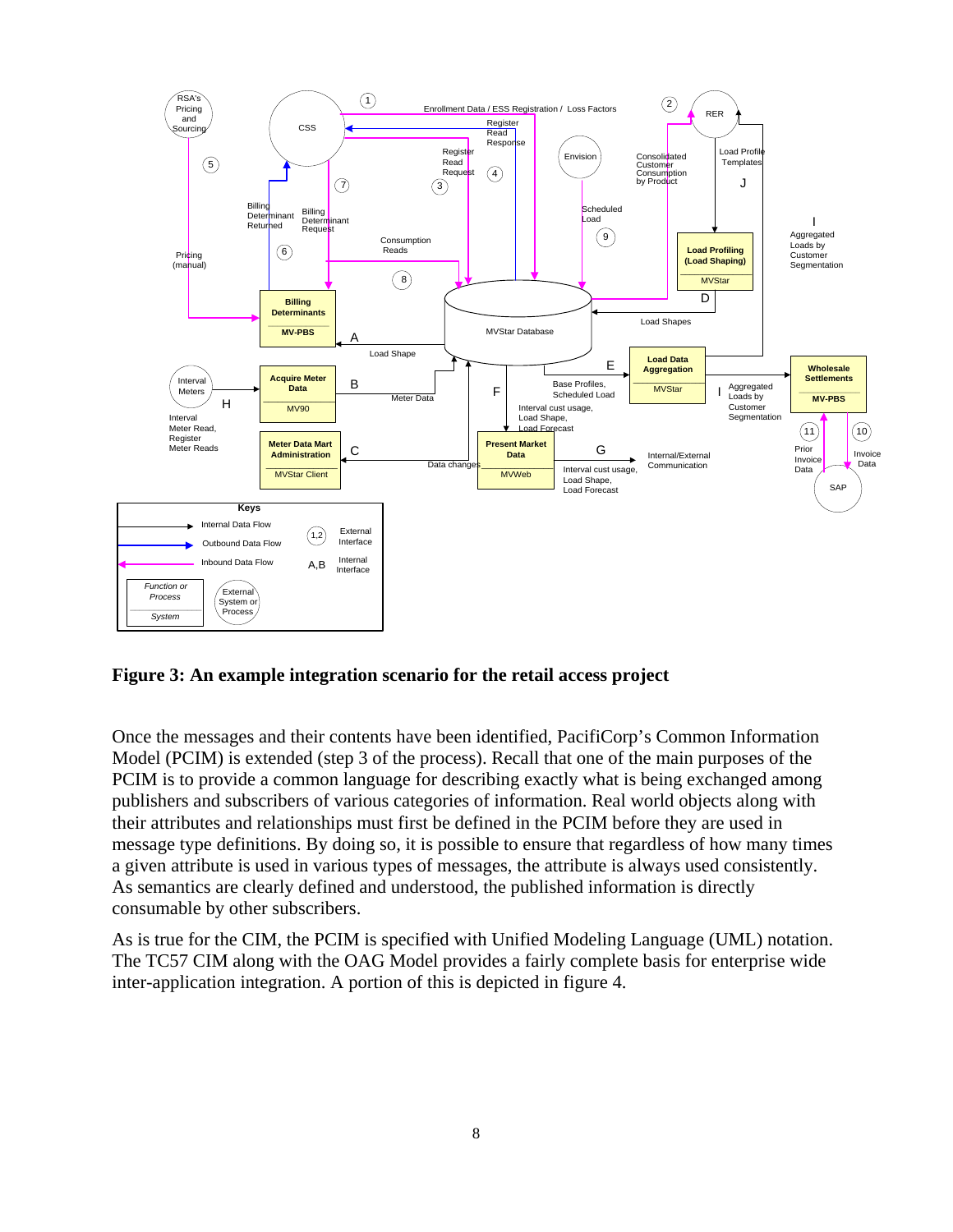

**Figure 4: UML Model for Customer Related data in CIM** 

Step four (4) of the information exchange modeling process is to define the message types in XML using graphical tools. A portion of an example message type for enrollments is shown in figure 5.



**Figure 5: CIM represented in XML Schema using XML Authority**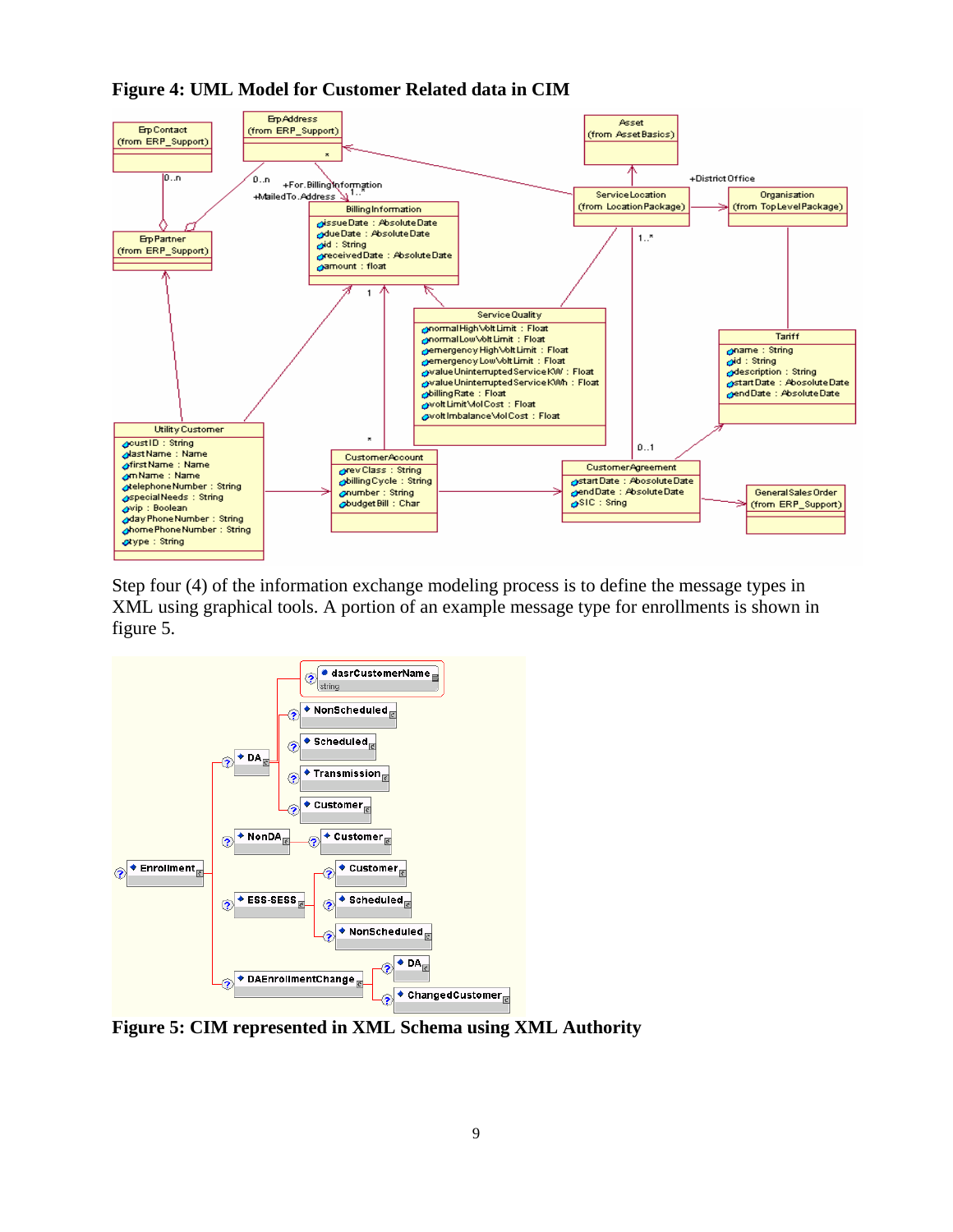The fifth step of the information exchange modeling process is to map the fields of the message to the appropriate fields for each of the applications exchanging the information. This is used the by the EAI implementers for developing the necessary transformations. Other than providing support for implementation, the information exchange modeling process is complete for this project once all of the message types and their mapping are defined.

As individual projects are typically short in duration, it is difficult for project teams to master the PCIM and all of the supporting tools necessary to achieve optimum integration for both the project and the corporation. Therefore, to maximize reuse and to leverage expertise, information exchange modeling is treated as an information technology service that is offered to projects whenever integration is required with applications outside of the project's application suite.

#### **Future direction**

PacifiCorp is continuing to use the CIM to model new system interfaces. The goal is to avoid point-to-point connections where data may need to be shared. Other applications where the CIM has been used include some power supply mid-office applications, customer data warehouse updates, IVR query interface to the outage management system, customer call center interface to the outage management system (re-use of the previous outage interface), and electronic tagging of energy sales.

PacifiCorp is attempting to manage its own version of the CIM, extending the model only where absolutely necessary. As much as it can, PacifiCorp is using elements that already exist in the model, but some areas, such as energy trading must be added. The CIM extensions are sent to WG 14 for review and possible inclusion in future versions of the CIM.

There is no funding at PacifiCorp to re-write existing point-to-point interfaces. As applications systems are changed out, CIM interfaces can be added to the overall architecture as part of the new applications. Some highly proprietary interfaces may never be mapped to the CIM.

PacifiCorp will continue to manage system interfaces in a central information technology group, in an effort to control duplication and encourage re-use.

#### **Lessons learned**

The first lesson learned from this implementation of the common information model is that, despite concerns about the company's ability to handle dramatic change, it does work. Messages flow very quickly between the applications implemented with the enterprise architecture integration. With the message broker handling the translations, both sides of the interface use the CIM and do understand and act upon the message content.

Another lesson learned from this integration effort is that system integrators need to be evangelists for this new interface architecture. The CIM, in particular, is a very hard sell, as each application has its own vocabulary to meet its business needs. Implementation project team members have a hard time seeing the value of a common model, since their focus is usually to implement their application(s) as quickly as possible. This has been a particular problem with the PacifiCorp model of using outside consultants on new project teams. At some points we have had to say, 'these are our standards and you must follow them.' Having a central data team responsible for interface content does help implement this standard